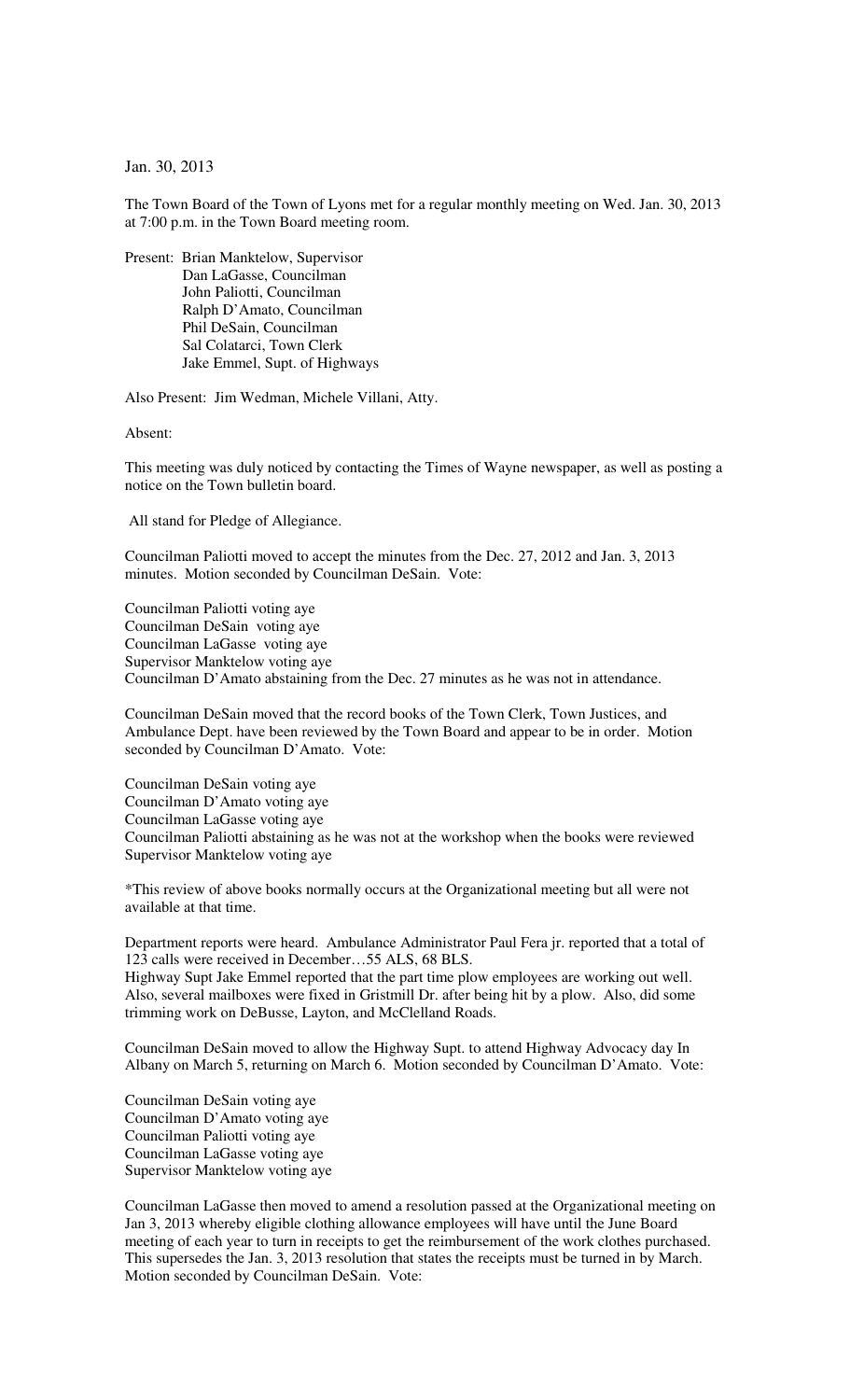Councilman LaGasse voting aye Councilman DeSain voting aye Councilman Paliotti voting aye Councilman D'Amato voting aye Supervisor Manktelow voting aye

Councilman LaGasse then moved that the Town of Lyons adopt a winter burial policy that would affect all Town run cemeteries whereby no grave shall be dug in the winter between Dec. 1 and March 31 if the Town deems frost, weather, or any other conditions are unfavorable. Motion seconded by Councilman DeSain. Vote:

 Councilman LaGasse voting aye Councilman DeSain voting aye Councilman Paliotti voting aye Councilman D'Amato voting aye Supervisor Manktelow voting aye

Councilman LaGasse moved to approve payment of General vouchers # 1 through #55 totaling \$113,824.21 And Highway vouchers #1 through #24 totaling \$36,235.14 Motion seconded by Councilman DeSain. Vote:

Councilman LaGasse voting aye Councilman DeSain voting aye Councilman D'Amato voting aye Councilman Paliotti voting aye Supervisor Manktelow voting aye

Councilman D'Amato then moved that the Town be allowed to move forward with the Excellus "Wellness Program" whereby the Town can receive up to \$2,000.00 from Excellus for various programs that would benefit the health of Town employees. Motion seconded by Councilman Paliotti. Vote:

Councilman D'Amato voting aye Councilman Paliotti voting aye Councilman DeSain voting aye Councilman LaGasse voting aye Supervisor Manktelow voting aye

Supervisor Manktelow said he would contact Robin Cinelli, the School District's Wellness Coordinator to get the process moving.

Supervisor Manktelow then explained that there continues to be sewer problems along the Route 31 sewer district line. He explained many of the problems are caused by human neglect, such as pouring oil down the drains and finding cat liter in the sewer pumps. After discussion, Councilman LaGasse moved to authorize the Town Attorney to write a local law or ordinance that would address these issues, making the residents on the sewer line responsible for their neglect. Motion seconded by Councilman Paliotti. Vote:

Councilman LaGasse voting aye Councilman Paliotti voting aye Councilman DeSain voting aye Councilman D'Amato voting aye Supervisor Manktelow voting aye

Town Clerk Colatarci explained that the Joint Planning Board needs to reconvene as there was not a quorum on hand by that Board to hear a case it needed to review. He questioned who was responsible for contacting the members of that Board to schedule another meeting. Once again, the Town Attorney was asked to look into that issue and report back to Mr. Colatarci.

At 7:50 p.m., Councilman LaGasse moved to go into executive session to discuss a financial claims matter against the Town. Motion seconded by Councilman Paliotti. Vote:

Councilman LaGasse voting aye Councilman Paliotti voting aye Councilman DeSain voting aye